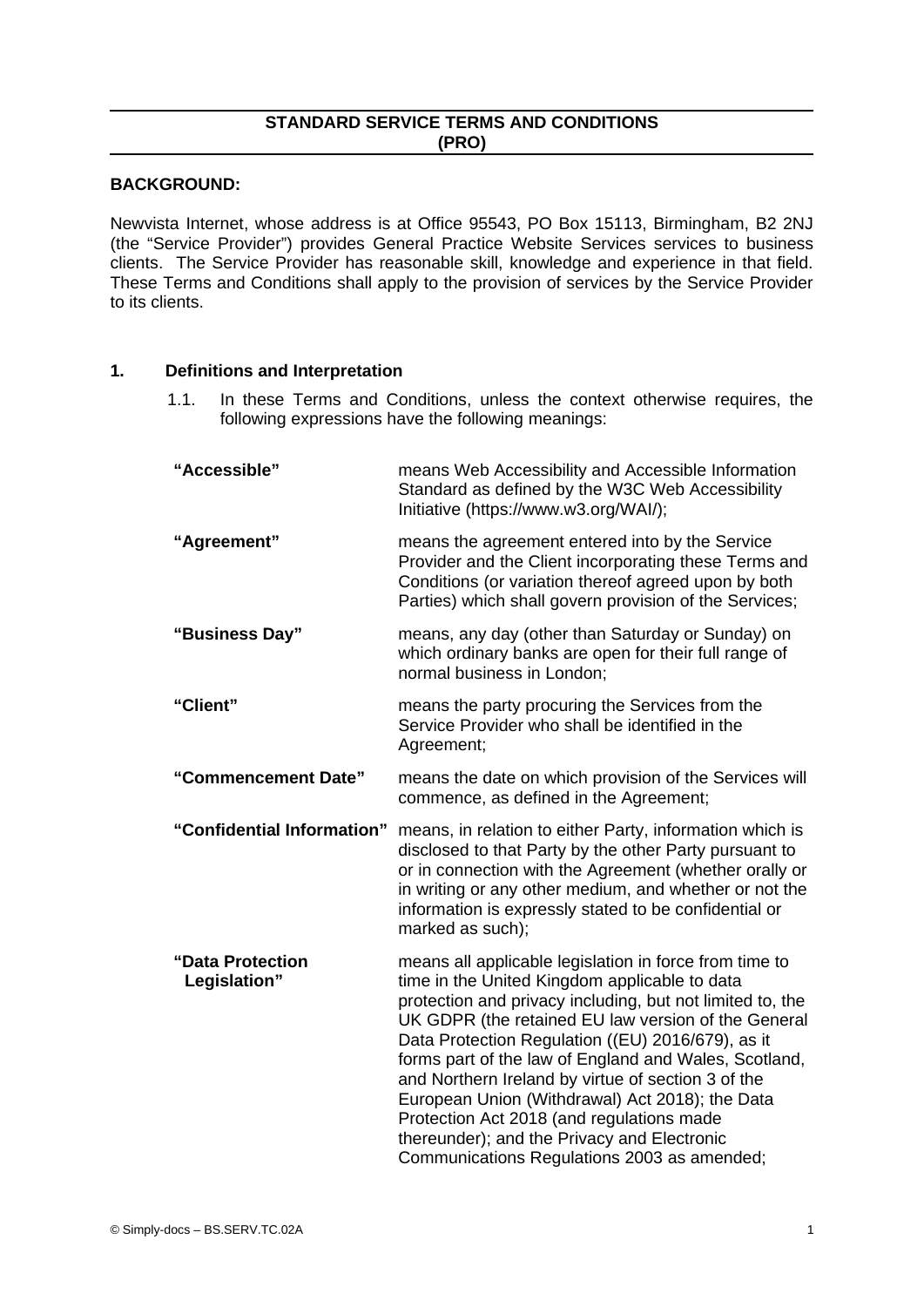| "Fees"     | means any and all sums due under the Agreement<br>from the Client to the Service Provider, as specified in<br>the Agreement; and described in Schedule 1;                                                                                                   |
|------------|-------------------------------------------------------------------------------------------------------------------------------------------------------------------------------------------------------------------------------------------------------------|
| "Services" | means the services to be provided by the Service<br>Provider to the Client in accordance with Clause 2 of<br>the Agreement, as fully defined in the Agreement, and<br>subject to the terms and conditions of the Agreement;<br>and described in Schedule 1; |
|            | means the normal working hours of the Provider which<br>are 9am to 5pm.                                                                                                                                                                                     |

**"Term"** means the term of the Agreement as defined therein.

- 1.2. Unless the context otherwise requires, each reference in these Terms and Conditions to:
	- 1.2.1 "writing", and any cognate expression, includes a reference to any communication effected by electronic or facsimile transmission or similar means;
	- 1.2.2 a statute or a provision of a statute is a reference to that statute or provision as amended or re-enacted at the relevant time;
	- 1.2.3 "these Terms and Conditions" is a reference to these Terms and Conditions as amended or supplemented at the relevant time;
	- 1.2.4 a Clause or paragraph is a reference to a Clause of these Terms and Conditions or to a Clause of the Agreement, as appropriate; and
	- 1.2.5 a "Party" or the "Parties" refer to the parties to the Agreement.
- 1.3. The headings used in these Terms and Conditions are for convenience only and shall have no effect upon the interpretation of these Terms and Conditions.
- 1.4. Words imparting the singular number shall include the plural and vice versa.
- 1.5. References to any gender shall include the other gender.
- 1.6. References to persons shall include corporations.

#### **2. Provision of the Services**

- 2.1. With effect from the Commencement Date, the Service Provider shall, throughout the Term of the Agreement, provide the Services to the Client.
- 2.2. The Service Provider shall provide the Services with reasonable skill and care, commensurate with prevailing standards in the website design, development, and hosting industry sector in the United Kingdom.
- 2.3. The Service Provider shall act in accordance with all reasonable instructions given to it by the Client provided such instructions are compatible with the specification of Services provided in the Agreement.
- 2.4. The Service Provider shall be responsible for ensuring that it complies with all statutes, regulations, byelaws, standards, codes of conduct and any other rules relevant to the provision of the Services.
- 2.5. The Service Provider may, in relation to certain specified matters related to the Services, act on the Client's behalf. Such matters shall not be set out in the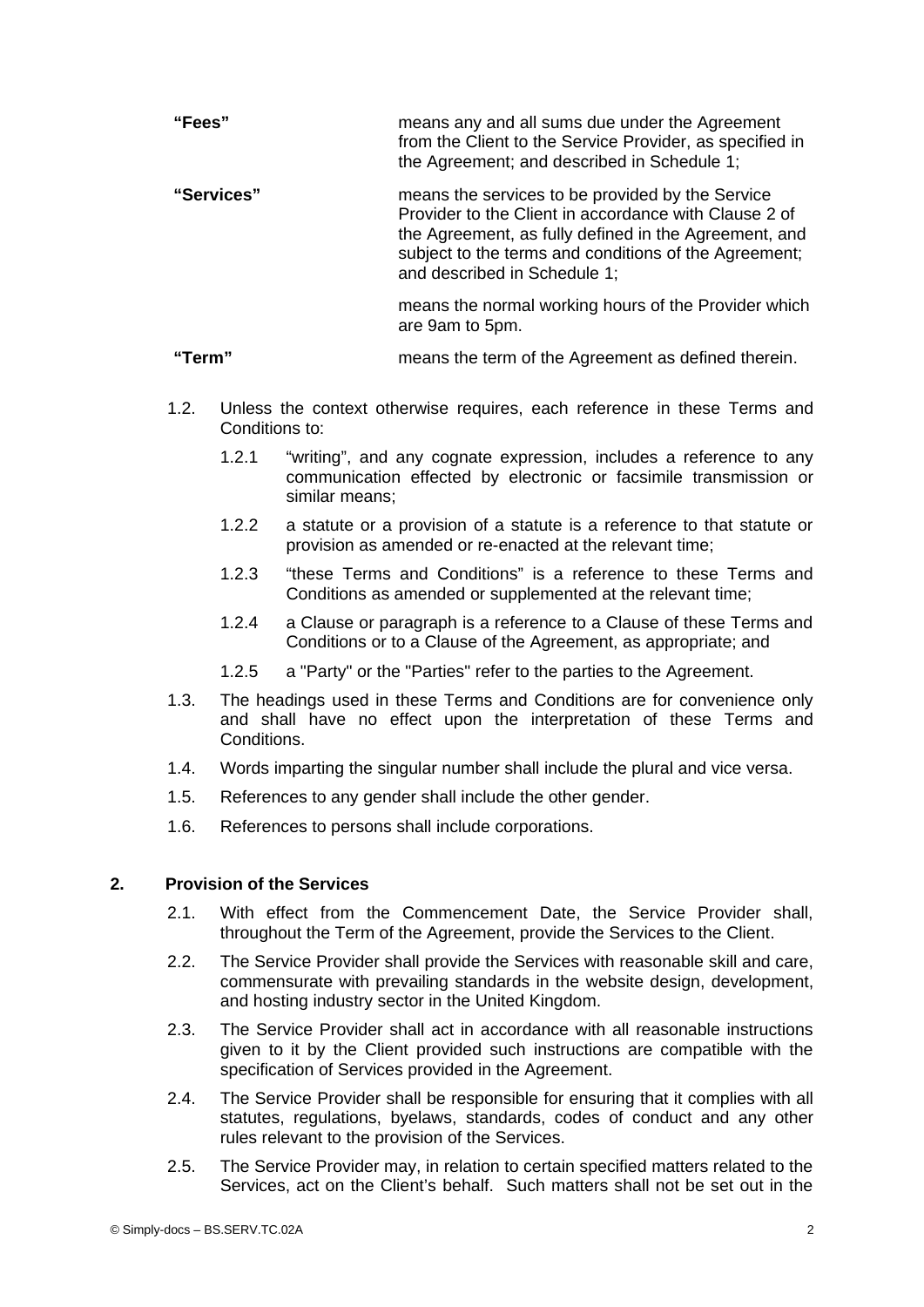Agreement but shall be agreed between the Parties as they arise from time to time.

2.6. The Service Provider shall use all reasonable endeavours to accommodate any reasonable changes in the Services that may be requested by the Client, subject to the Client's acceptance of any related reasonable changes to the Fees that may be due as a result of such changes.

# **3. Client's Obligations**

- <span id="page-2-0"></span>3.1. The Client shall use all reasonable endeavours to provide all pertinent information to the Service Provider that is necessary for the Service Provider's provision of the Services.
- 3.2. The Client may, from time to time, issue reasonable instructions to the Service Provider in relation to the Service Provider's provision of the Services. Any such instructions should be compatible with the specification of the Services provided in the Agreement.
- 3.3. In the event that the Service Provider requires the decision, approval, consent or any other communication from the Client in order to continue with the provision of the Services or any part thereof at any time, the Client shall provide the same in a reasonable and timely manner.
- 3.4. If any consents, licences or other permissions are needed from any third parties such as landlords, planning authorities, local authorities or similar, it shall be the Client's responsibility to obtain the same in advance of the provision of the Services (or the relevant part thereof).
- 3.5. If the nature of the Services requires that the Service Provider has access to the Client's home or any other location, access to which is lawfully controlled by the Client, the Client shall ensure that the Service Provider has access to the same at the times to be agreed between the Service Provider and the Client as required.
- 3.6. Any delay in the provision of the Services resulting from the Client's failure or delay in complying with any of the provisions of Clause [3](#page-2-0) of the Agreement shall not be the responsibility or fault of the Service Provider.

#### **4. Fees, Payment and Records**

- 4.1. The Client shall pay the Fees to the Service Provider in accordance with the provisions of the Agreement.
- 4.2. The Service Provider shall invoice the Client for Fees due in accordance with the provisions of the Agreement.
- <span id="page-2-1"></span>4.3. All payments required to be made pursuant to the Agreement by either Party shall be made within 30 Business Days of receipt by that Party of the relevant invoice.
- 4.4. All payments required to be made pursuant to the Agreement by either Party shall be made in GB Pounds Sterling in cleared funds to such bank in United Kingdom as the receiving Party may from time to time nominate.
- 4.5. Where any payment pursuant to the Agreement is required to be made on a day that is not a Business Day, it may be made on the next following Business Day.
- 4.6. Without prejudice to sub-Clause [11.4.1](#page-7-0) of the Agreement, any sums which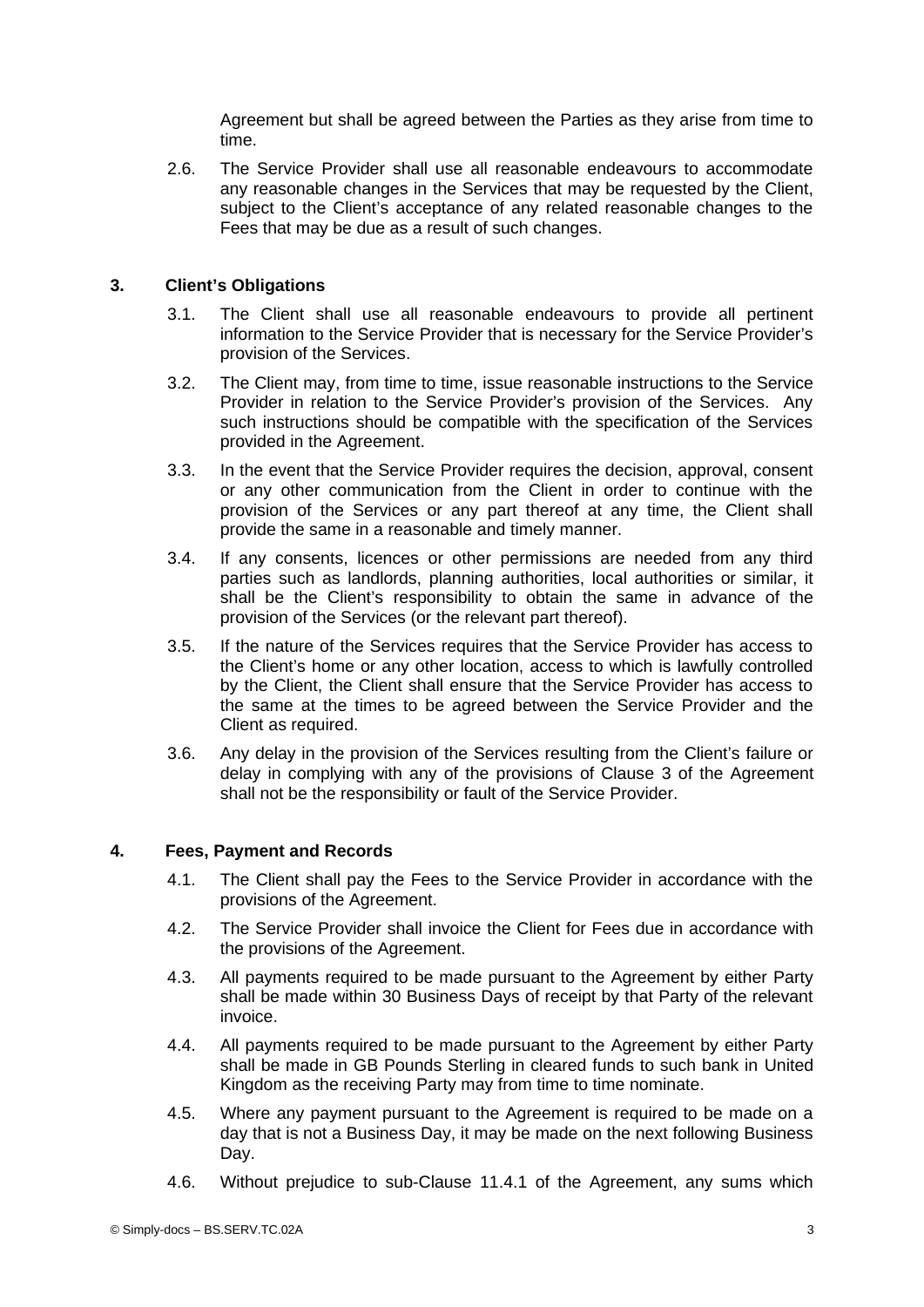remain unpaid following the expiry of the period set out in sub-Clause [4.3](#page-2-1) of the Agreement shall incur interest on a daily basis at 1% above the base rate of The Cooperative Bank from time to time until payment is made in full of any such outstanding sums.

- 4.7. Each Party shall:
	- 4.7.1 keep, or procure that there are kept, such records and books of account as are necessary to enable the amount of any sums payable pursuant to the Agreement to be accurately calculated;
	- 4.7.2 at the reasonable request of the other Party, allow that Party or its agent to inspect those records and books of account and, to the extent that they relate to the calculation of those sums, to take copies of them; and
	- 4.7.3 within 90 business days after the end of each financial year, obtain at its own expense and supply to the other Party an auditors' certificate as to the accuracy of the sums paid by that Party pursuant to the Agreement during that financial year.

# **5. Liability, Indemnity and Insurance**

- 5.1. The Service Provider shall ensure that it has in place at all times suitable and valid insurance that shall include public liability insurance.
- 5.2. In the event that the Service Provider fails to perform the Services with reasonable care and skill it shall carry out any and all necessary remedial action at no additional cost to the Client.
- <span id="page-3-0"></span>5.3. The Service Provider's total liability for any loss or damage caused as a result of its negligence or breach of the Agreement shall be limited to the sum defined therein.
- 5.4. The Service Provider shall not be liable for any loss or damage suffered by the Client that results from the Client's failure to follow any instructions given by the Service Provider.
- 5.5. Nothing in these Terms and Conditions nor in the Agreement shall limit or exclude the Service Provider's liability for death or personal injury.
- 5.6. Subject to sub-Clause [5.3](#page-3-0) of the Agreement the Service Provider shall indemnify the Client against any costs, liability, damages, loss, claims or proceedings arising out of the Service Provider's breach of the Agreement.
- 5.7. The Client shall indemnify the Service Provider against any costs, liability, damages, loss, claims or proceedings arising from loss or damage to any equipment (including that belonging to any third parties appointed by the Service Provider) caused by the Client or its agents or employees.
- 5.8. Neither Party shall be liable to the other or be deemed to be in breach of the Agreement by reason of any delay in performing, or any failure to perform, any of that Party's obligations if the delay or failure is due to any cause beyond that Party's reasonable control.
- 5.9. The Client shall indemnify the Provider against all damages, costs, claims and expenses suffered by the Provider arising from content that is published by the Client (or by the Provider when instructed to do so by the Client) on the Services provided by the Provider and identified as not Accessible (including but not limited to: html, pdf, doc(x), xls(x), jpg, gif, png).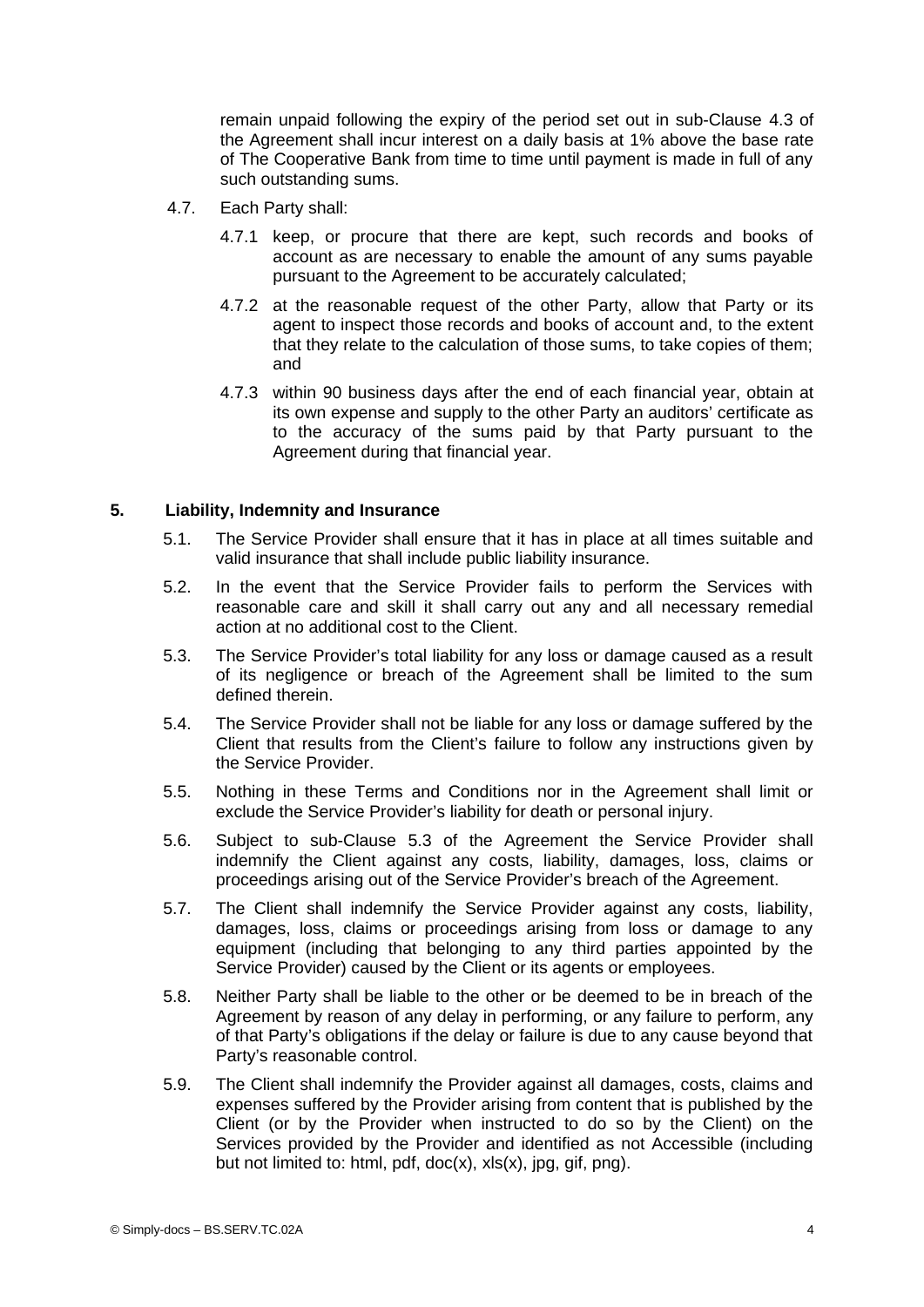- 5.10. The Client shall indemnify the Provider against all damages, costs, claims and expenses suffered by the Provider arising from content that is published by the Client (or by the Provider when instructed to do so by the Client) on the Services provided by the Provider and identified as unlawful or otherwise offensive (including, but not limited to, material that is obscene, offensive, defamatory, threatening, incites violence, or that breaches the Intellectual Property Rights of any third party).
- 5.11. In no event will the Provider be liable by reason of any breach by it of any of these Terms and Conditions or breach by it of any implied warranty, condition or other term of the Agreement, or any negligent or innocent misrepresentation, or any negligence or other duty at common law, for any:
	- 5.11.1 Loss of or damage to data;
	- 5.11.2 loss of use of data;
	- 5.11.3 loss of use of any hardware or software;
	- 5.11.4 interruption to business;
	- 5.11.5 loss of income or revenue, ;
	- 5.11.6 loss of profit, contracts, business, business opportunity, or goodwill;
	- 5.11.7 loss of anticipated savings; or
	- 5.11.8 any indirect, special or consequential loss, damage, costs, expenses or other claims, whether or not the same were reasonably foreseeable or actually foreseen

arising from any act or omission of the Provider in connection with the performance of its obligations under the Agreement.

#### **6. Guarantee**

- 6.1. The Service Provider shall guarantee that the product of all Services provided will be free from any and all defects for a period that shall be defined in the Agreement.
- 6.2. If any defects in the product of the Services appear during the guarantee period set out in the Agreement the Service Provider shall rectify any and all such defects at no cost to the Client.

# **7. Support**

- 7.1. The Service Provider shall provide email support services during their normal business hours of 9am to 5pm Monday to Friday, such business hours to exclude public holidays. The support provided by the Service Provider shall relate only to the Services. Any problems which are related to Client Computer Systems must be resolved by the Client's own support staff.
- 7.2. When seeking support the Client shall use its best and reasonable endeavours to provide the fullest information possible to aid the Service Provider in diagnosing any faults in either the Services.
- 7.3. The Service Provider shall aim to resolve all support problems within 48 Business Hours or as soon as possible thereafter where resolution in that time is not possible.
- 7.4. Whenever possible, the Service Provider shall provide a workaround solution to the Client to enable the Client's continued use of the Service or to enable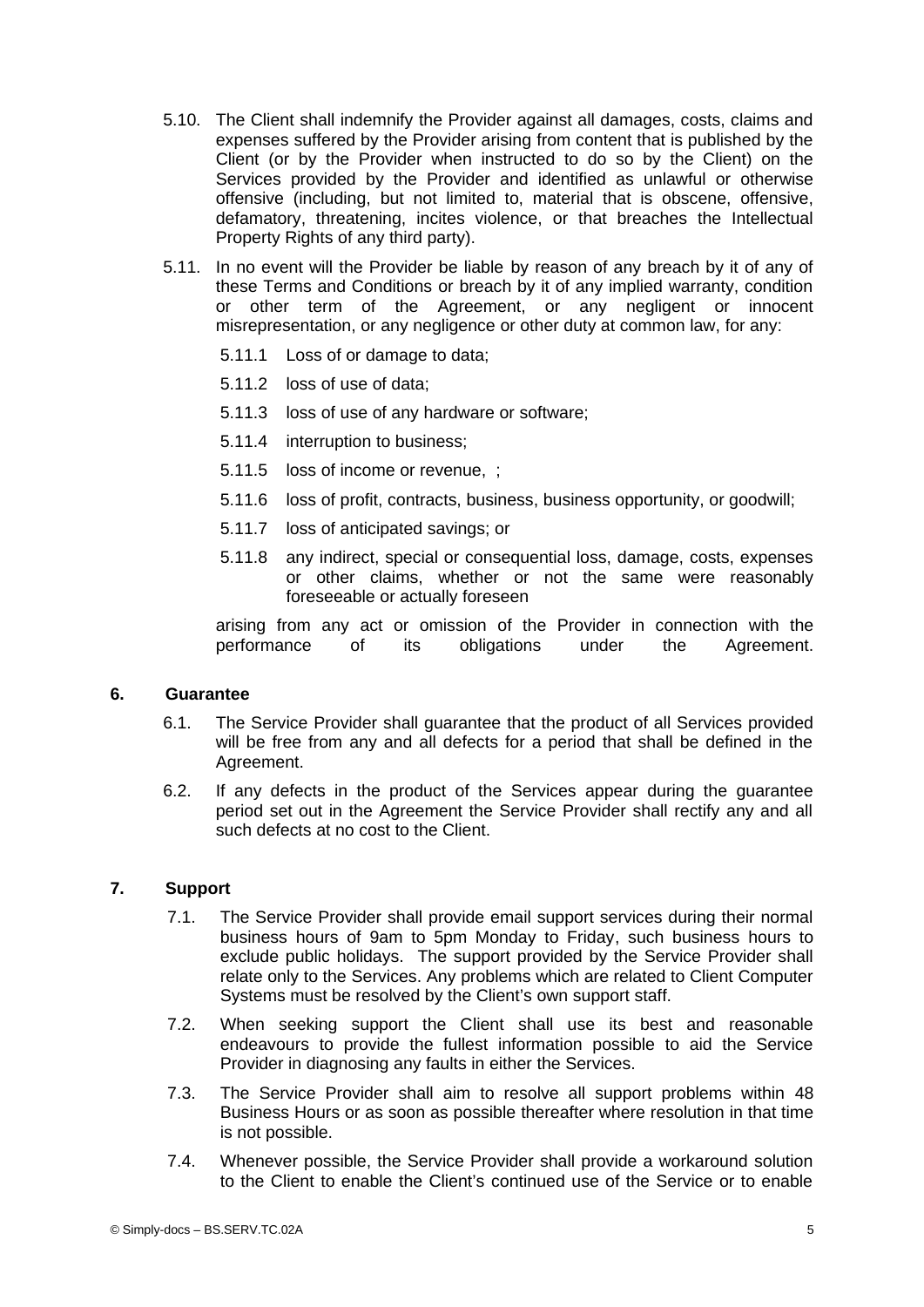use that is as close to normal as is possible under the prevailing circumstances.

7.5. The Service Provider shall aim to resolve all requests for website content updates within 5 business days or as soon as possible thereafter where completion in that time is not possible.

# **8. Intellectual Property**

- <span id="page-5-3"></span>8.1. Subject to sub-Clause [8.2](#page-5-4) all Intellectual Property Rights subsisting in the Services, including any supporting software and documentation are the property of the Service Provider. For the purposes of this Clause [8,](#page-5-3) Services along with supporting software and documentation are taken to include the manner in which all such material is compiled and presented.
- <span id="page-5-4"></span>8.2. Where expressly indicated, the Intellectual Property Rights subsisting in certain Services including any supporting software and documentation may be the property of named third parties.
- 8.3. The Client shall not either during the term or after the expiry of this Agreement permit or cause to occur any infringement of any Intellectual Property Rights covered by this Clause [8](#page-5-3). Use by the Client and its employees of the Service shall be only within the terms of this Agreement.
- 8.4. The Client shall not, in the absence of the Service Provider's written consent, reproduce, adapt, translate, reverse-engineer, or make available to any third party any of the Services, or any other material associated with this Agreement where such activity goes beyond the scope of actions permitted by the terms and conditions of this Agreement.
- 8.5. Where the Client either suspects or is aware of any breach of Intellectual Property Rights covered by this Clause [8](#page-5-3) it shall be under a duty to inform the Service Provider of such breach immediately.

#### **9. Confidentiality**

- <span id="page-5-6"></span><span id="page-5-5"></span><span id="page-5-1"></span>9.1. Each Party undertakes that, except as provided by sub-Clause [9.2](#page-5-2) of the Agreement or as authorised in writing by the other Party, it shall, at all times during the continuance of the Agreement and after its termination:
	- 9.1.1 keep confidential all Confidential Information;
	- 9.1.2 not disclose any Confidential Information to any other party;
	- 9.1.3 not use any Confidential Information for any purpose other than as contemplated by and subject to the terms of the Agreement;
	- 9.1.4 not make any copies of, record in any way or part with possession of any Confidential Information; and
	- 9.1.5 ensure that none of its directors, officers, employees, agents, subcontractors or advisers does any act which, if done by that Party, would be a breach of the provisions of sub-Clauses [9.1.1](#page-5-1) to [9.1.4](#page-5-0) of the Agreement.
- <span id="page-5-2"></span><span id="page-5-0"></span>9.2. Either Party may:
	- 9.2.1 disclose any Confidential Information to:
		- 9.2.1.1) any sub-contractor or supplier of that Party;
		- 9.2.1.2) any governmental or other authority or regulatory body; or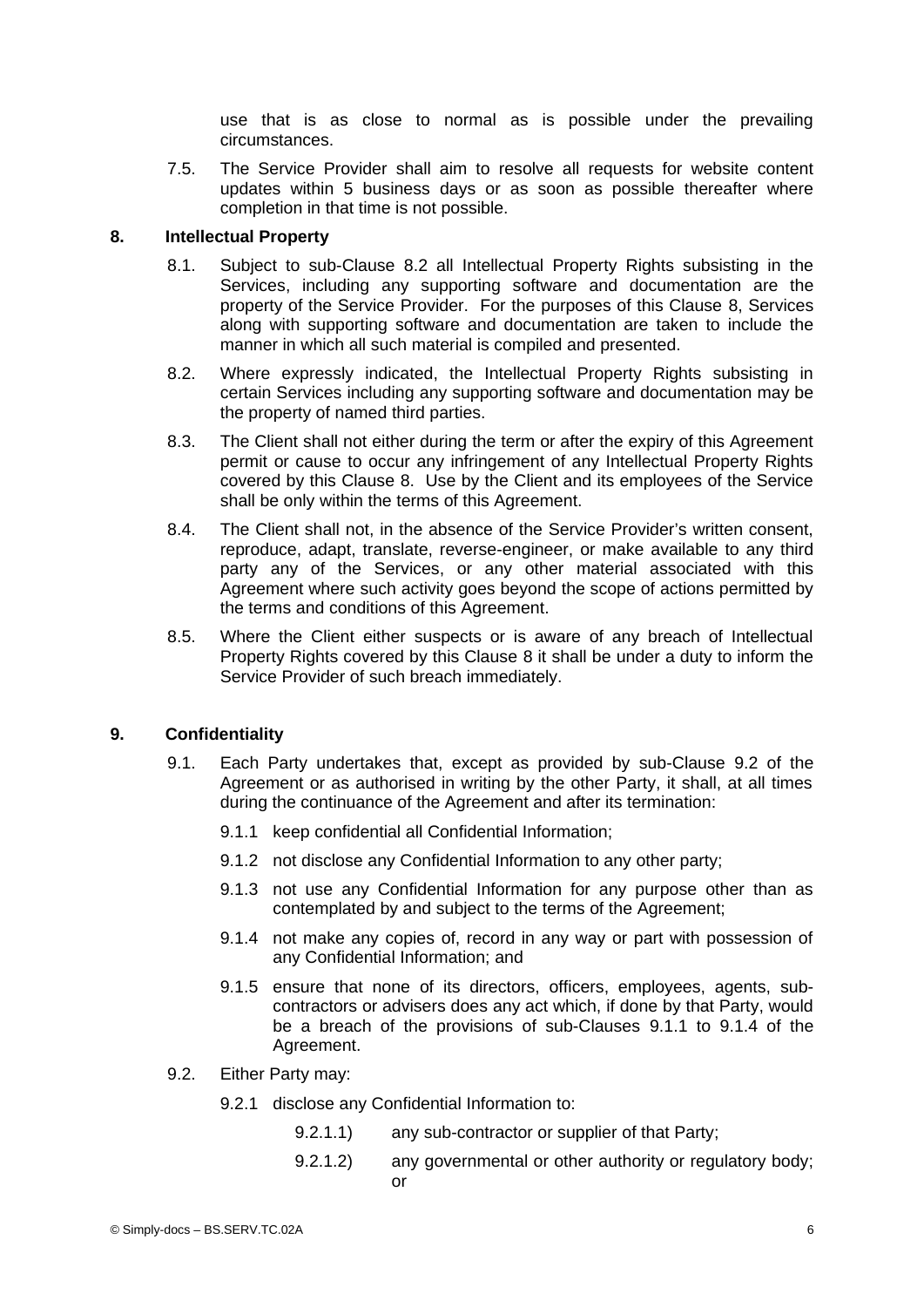9.2.1.3) any employee or officer of that Party or of any of the aforementioned persons, parties or bodies;

> to such extent only as is necessary for the purposes contemplated by the Agreement (including, but not limited to, the provision of the Services), or as required by law. In each case that Party shall first inform the person, party or body in question that the Confidential Information is confidential and (except where the disclosure is to any such body under sub-Clause [9.1.2](#page-5-6) or any employee or officer of any such body) obtaining and submitting to the other Party a written confidentiality undertaking from the party in question. Such undertaking should be as nearly as practicable in the terms of Clause [9](#page-5-5) of the Agreement, to keep the Confidential Information confidential and to use it only for the purposes for which the disclosure is made; and

- 9.2.2 use any Confidential Information for any purpose, or disclose it to any other person, to the extent only that it is at the date of the Agreement, or at any time after that date becomes, public knowledge through no fault of that Party. In making such use or disclosure, that Party must not disclose any part of the Confidential Information that is not public knowledge.
- 9.3. The provisions of Clause [9](#page-5-5) of the Agreement shall continue in force in accordance with their terms, notwithstanding the termination of the Agreement for any reason.

# **10. Force Majeure**

10.1. No Party to the Agreement shall be liable for any failure or delay in performing their obligations where such failure or delay results from any cause that is beyond the reasonable control of that Party. Such causes include, but are not limited to: power failure, internet service provider failure, industrial action, civil unrest, fire, flood, storms, earthquakes, acts of terrorism, acts of war, governmental action or any other event that is beyond the control of the Party in question.

# **11. Term and Termination**

- <span id="page-6-1"></span><span id="page-6-0"></span>11.1. The Agreement shall come into force on the agreed Commencement Date and shall continue from that date, subject to the provisions of Clause [11](#page-6-1) of the Agreement.
- 11.2. Either Party shall have the right, subject to the agreement and consent of the other Party and exercisable by giving not less than 30 business days written notice to the other at any time prior to the expiry of the Term specified in sub-Clause [11.1](#page-6-0) of the Agreement (or any further period for which the Agreement is extended) to extend the Agreement for a further period of 30 business days.
- 11.3. Either Party may terminate the Agreement by giving to the other Party not less than 30 business days written notice, to expire on or at any time after the minimum term of the Agreement (which shall be defined in the Agreement).
- 11.4. Either Party may immediately terminate the Agreement by giving written notice to the other Party if: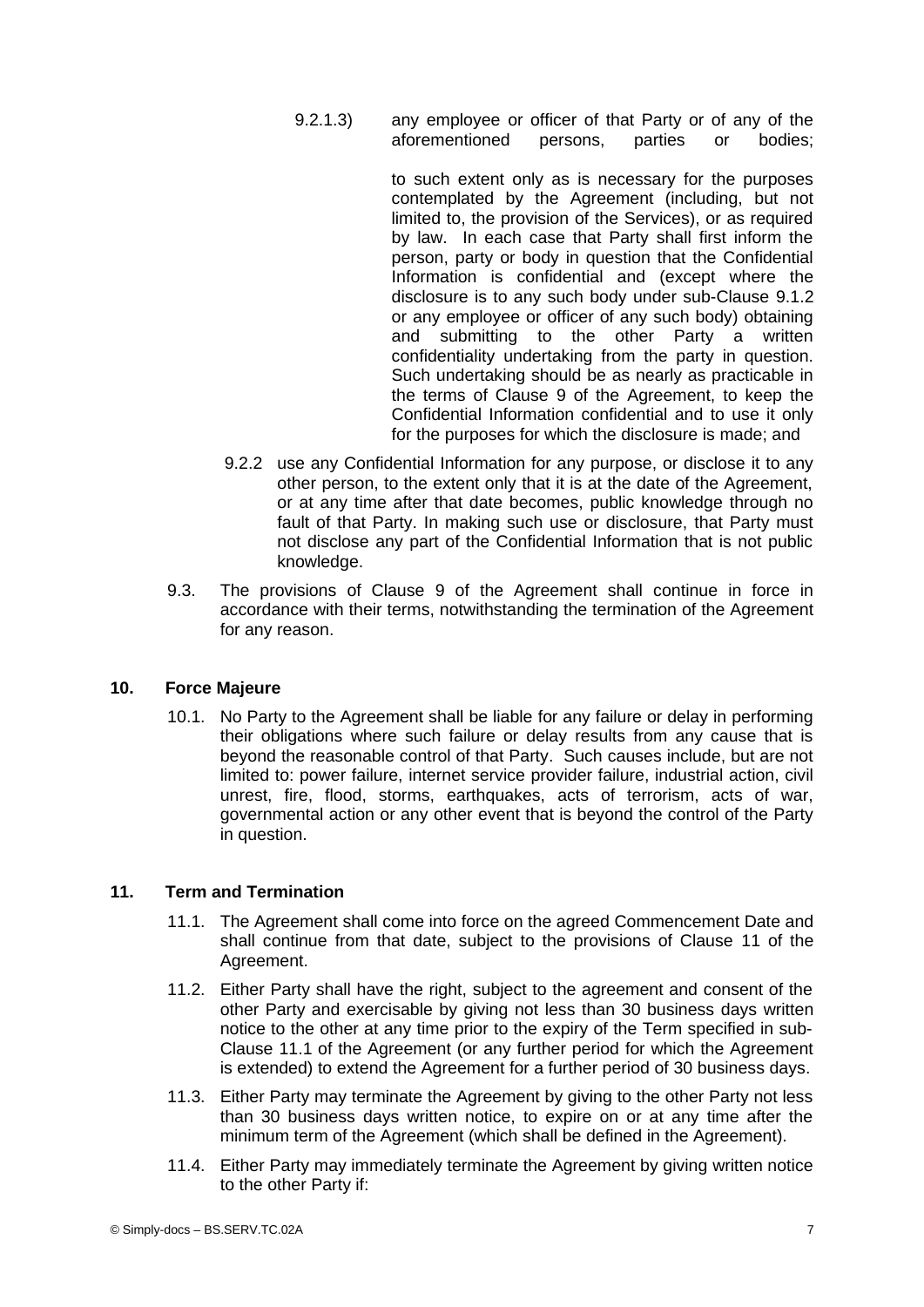- <span id="page-7-0"></span>11.4.1 any sum owing to that Party by the other Party under any of the provisions of the Agreement is not paid within 30 Business Days of the due date for payment;
- <span id="page-7-2"></span>11.4.2 the other Party commits any other breach of any of the provisions of the Agreement and, if the breach is capable of remedy, fails to remedy it within 30 Business Days after being given written notice giving full particulars of the breach and requiring it to be remedied;
- 11.4.3 an encumbrancer takes possession, or where the other Party is a company, a receiver is appointed, of any of the property or assets of that other Party;
- 11.4.4 the other Party makes any voluntary arrangement with its creditors or, being a company, becomes subject to an administration order (within the meaning of the Insolvency Act 1986);
- 11.4.5 the other Party, being an individual or firm, has a bankruptcy order made against it or, being a company, goes into liquidation (except for the purposes of bona fide amalgamation or re-construction and in such a manner that the company resulting therefrom effectively agrees to be bound by or assume the obligations imposed on that other Party under the Agreement);
- 11.4.6 anything analogous to any of the foregoing under the law of any jurisdiction occurs in relation to the other Party;
- 11.4.7 the other Party ceases, or threatens to cease, to carry on business; or
- 11.4.8 control of the other Party is acquired by any person or connected persons not having control of that other Party on the date of the Agreement. For the purposes of Clause [11](#page-6-1), "control" and "connected persons" shall have the meanings ascribed thereto by Sections 1124 and 1122 respectively of the Corporation Tax Act 2010.
- 11.5. For the purposes of sub-Clause [11.4.2,](#page-7-2) a breach shall be considered capable of remedy if the Party in breach can comply with the provision in question in all respects.
- 11.6. The rights to terminate the Agreement shall not prejudice any other right or remedy of either Party in respect of the breach concerned (if any) or any other breach.

# **12. Effects of Termination**

<span id="page-7-1"></span>Upon the termination of the Agreement for any reason:

- 12.1. any sum owing by either Party to the other under any of the provisions of the Agreement shall become immediately due and payable;
- 12.2. all Clauses which, either expressly or by their nature, relate to the period after the expiry or termination of the Agreement shall remain in full force and effect;
- 12.3. termination shall not affect or prejudice any right to damages or other remedy which the terminating Party may have in respect of the event giving rise to the termination or any other right to damages or other remedy which any Party may have in respect of any breach of the Agreement which existed at or before the date of termination;
- 12.4. subject as provided in Clause [12](#page-7-1) of the Agreement and except in respect of any accrued rights neither Party shall be under any further obligation to the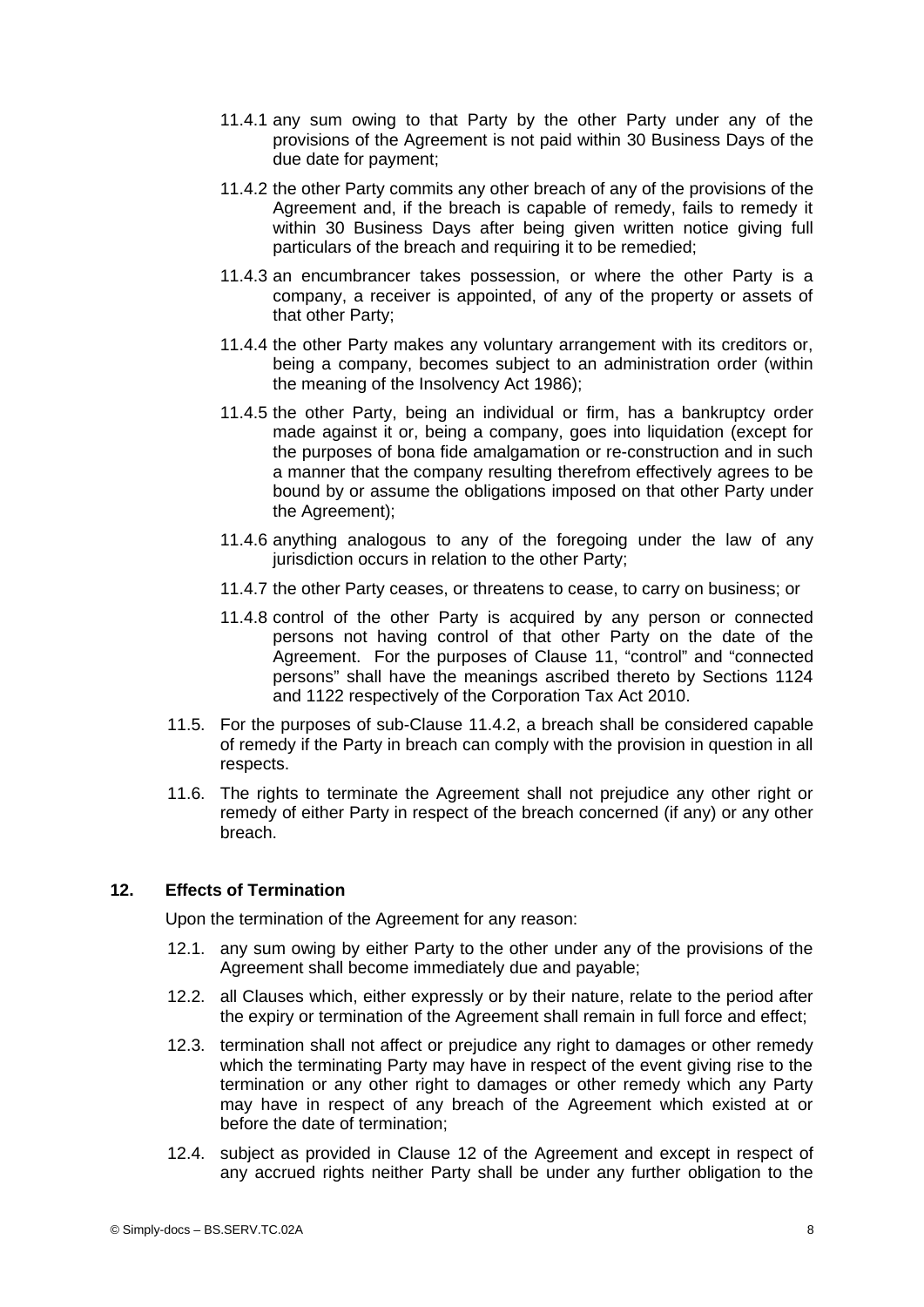other; and

12.5. each Party shall (except to the extent referred to in Clause [9](#page-5-5) of the Agreement) immediately cease to use, either directly or indirectly, any Confidential Information, and shall immediately return to the other Party any documents in its possession or control which contain or record any Confidential Information.

# **13. Data Protection**

The Service Provider will only use the Client's personal information as set out in the Service Provider's Privacy Policy and Data Protection Policy available from https://www.websites4gps.co.uk/privacy-statement-uk/ and

https://www.websites4gps.co.uk/data-protection/.

# **14. Data Processing**

- <span id="page-8-0"></span>14.1. In this Clause [14](#page-8-0) and in the Agreement, "personal data", "data subject", "data controller", "data processor", and "personal data breach" shall have the meaning defined in Article 4 of the UK GDPR.
- 14.2. All personal data to be processed by the Service Provider on behalf of the Client, subject to these Terms and Conditions and/or the Agreement, shall be processed in accordance with the terms of a Data Processing Agreement into which the Parties shall enter before any personal data is processed.

#### **15. No Waiver**

No failure or delay by either Party in exercising any of its rights under the Agreement shall be deemed to be a waiver of that right, and no waiver by either Party of a breach of any provision of the Agreement shall be deemed to be a waiver of any subsequent breach of the same or any other provision.

#### **16. Further Assurance**

Each Party shall execute and do all such further deeds, documents and things as may be necessary to carry the provisions of the Agreement into full force and effect.

#### **17. Costs**

Subject to any provisions to the contrary each Party shall pay its own costs of and incidental to the negotiation, preparation, execution and carrying into effect of the Agreement.

# **18. Set-Off**

Neither Party shall be entitled to set-off any sums in any manner from payments due or sums received in respect of any claim under the Agreement or any other agreement at any time.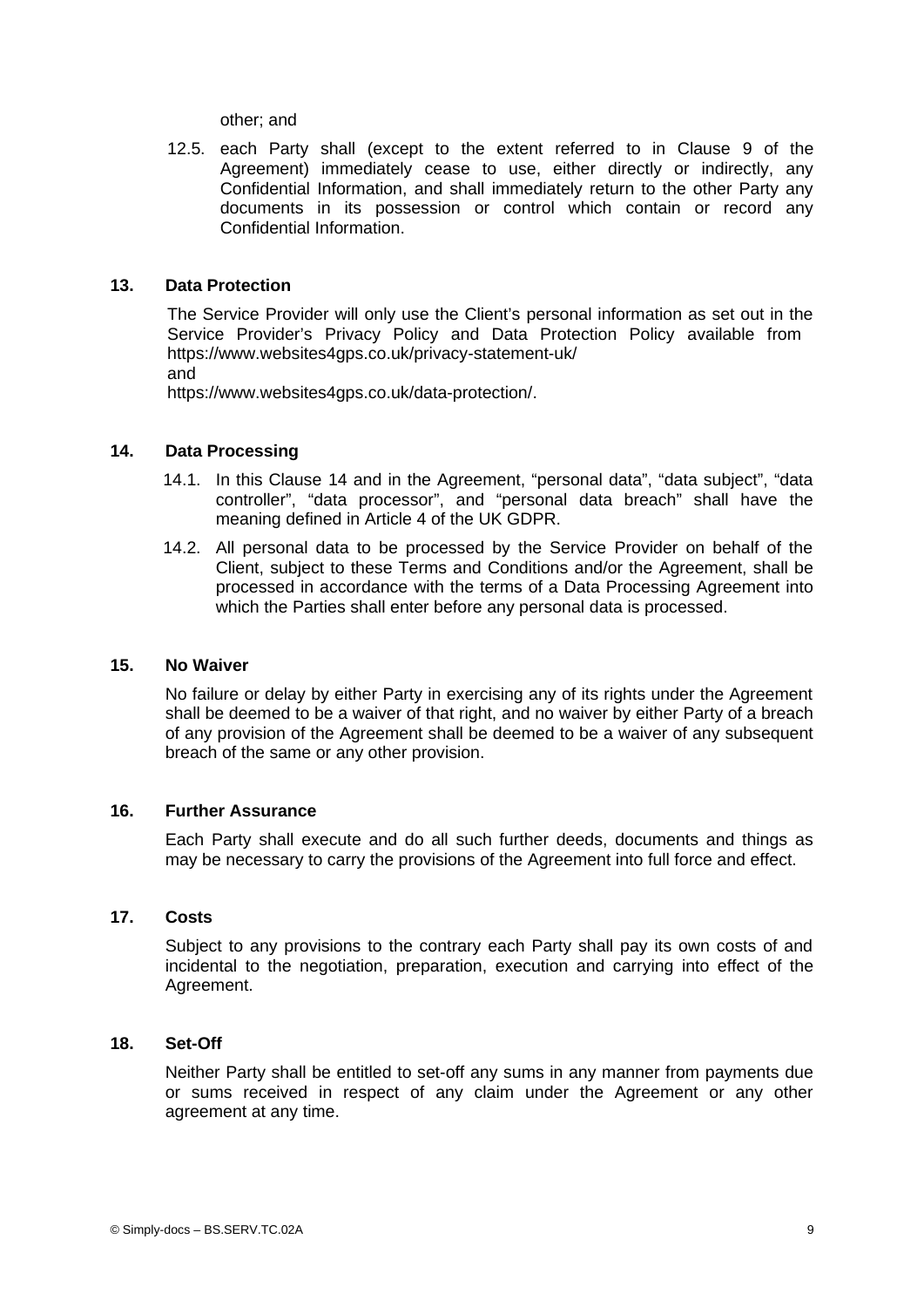# **19. Assignment and Sub-Contracting**

- 19.1. The Agreement shall be personal to the Parties. Neither Party may assign, mortgage, charge (otherwise than by floating charge) or sub-licence or otherwise delegate any of its rights thereunder, or sub-contract or otherwise delegate any of its obligations thereunder without the written consent of the other Party, such consent not to be unreasonably withheld.
- 19.2. Subject to the provisions of Clause [14](#page-8-0) the Service Provider shall be entitled to perform any of the obligations undertaken by it through any other member of its group or through suitably qualified and skilled sub-contractors. Any act or omission of such other member or sub-contractor shall, for the purposes of the Agreement, be deemed to be an act or omission of the Service Provider.

#### **20. Time**

All times and dates referred to in the Agreement shall be of the essence of the Agreement.

# **21. Relationship of the Parties**

Nothing in the Agreement shall constitute or be deemed to constitute a partnership, joint venture, agency or other fiduciary relationship between the Parties other than the contractual relationship expressly provided for in the Agreement.

# **22. Non-Solicitation**

- 22.1. Neither Party shall, for the Term of the Agreement and for a defined period (which shall be defined in the Agreement) after its termination or expiry, employ or contract the services of any person who is or was employed or otherwise engaged by the other Party at any time in relation to the Agreement without the express written consent of that Party.
- 22.2. Neither Party shall, for the Term of the Agreement and for a defined period (which shall be defined in the Agreement) after its termination or expiry, solicit or entice away from the other Party any customer or client where any such solicitation or enticement would cause damage to the business of that Party without the express written consent of that Party.

#### **23. Third Party Rights**

- <span id="page-9-0"></span>23.1. No part of the Agreement shall confer rights on any third parties and accordingly the Contracts (Rights of Third Parties) Act 1999 shall not apply to the Agreement.
- 23.2. Subject to Clause [23](#page-9-0) of the Agreement, the Agreement shall continue and be binding on the transferee, successors and assigns of either Party as required.

#### **24. Notices**

- 24.1. All notices under the Agreement shall be in writing and be deemed duly given if signed by, or on behalf of, a duly authorised officer of the Party giving the notice.
- 24.2. Notices shall be deemed to have been duly given: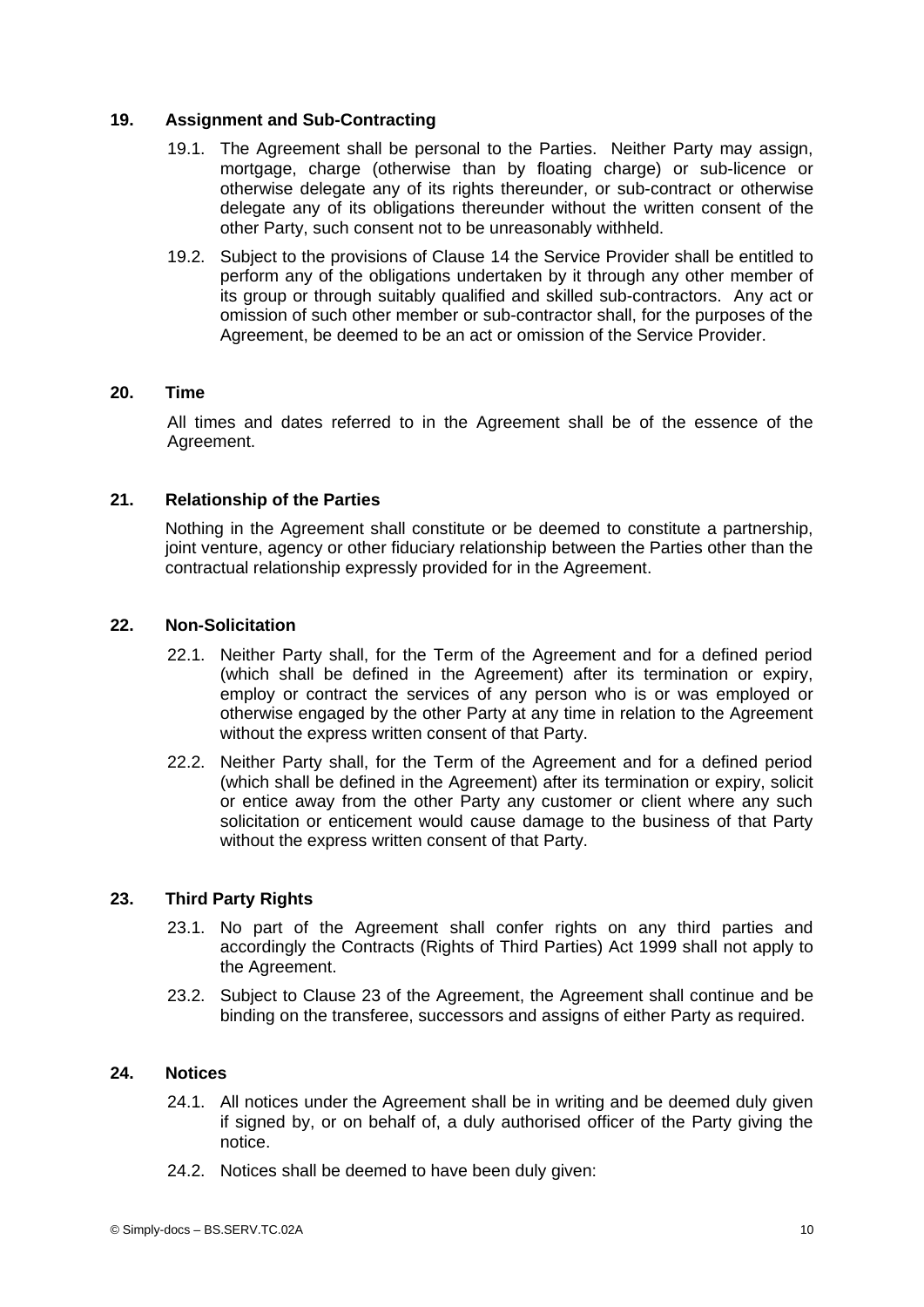- 24.2.1 when delivered, if delivered by courier or other messenger (including registered mail) during normal business hours of the recipient; or
- 24.2.2 when sent, if transmitted by facsimile or e-mail and a successful transmission report or return receipt is generated; or
- 24.2.3 on the fifth business day following mailing, if mailed by national ordinary mail, postage prepaid; or
- 24.2.4 on the tenth business day following mailing, if mailed by airmail, postage prepaid.

In each case notices shall be addressed to the most recent address, e-mail address, or facsimile number notified to the other Party.

# **25. Entire Agreement**

- 25.1. Subject to the provisions of Clause [14](#page-8-0), the Agreement contains the entire agreement between the Parties with respect to its subject matter and may not be modified except by an instrument in writing signed by the duly authorised representatives of the Parties.
- 25.2. Each Party shall acknowledge that, in entering into the Agreement, it does not rely on any representation, warranty or other provision except as expressly provided in the Agreement, and all conditions, warranties or other terms implied by statute or common law are excluded to the fullest extent permitted by law.

#### **26. Counterparts**

The Agreement may be entered into in any number of counterparts and by the Parties to it on separate counterparts each of which when so executed and delivered shall be an original, but all the counterparts together shall constitute one and the same instrument.

# **27. Severance**

In the event that one or more of the provisions of the Agreement and/or of these Terms and Conditions is found to be unlawful, invalid or otherwise unenforceable, that / those provision(s) shall be deemed severed from the remainder of the Agreement and/or these Terms and Conditions. The remainder of the Agreement and/or these Terms and Conditions shall be valid and enforceable.

#### **28. Dispute Resolution**

- <span id="page-10-2"></span><span id="page-10-1"></span>28.1. The Parties shall attempt to resolve any dispute arising out of or relating to the Agreement through negotiations between their appointed representatives who have the authority to settle such disputes.
- <span id="page-10-0"></span>28.2. If negotiations under sub-Clause [28.1](#page-10-1) of the Agreement do not resolve the matter within 90 business days of receipt of a written invitation to negotiate, the parties will attempt to resolve the dispute in good faith through an agreed Alternative Dispute Resolution ("ADR") procedure.
- <span id="page-10-3"></span>28.3. If the ADR procedure under sub-Clause [28.2](#page-10-0) of the Agreement does not resolve the matter within 90 business days of the initiation of that procedure, or if either Party will not participate in the ADR procedure, the dispute may be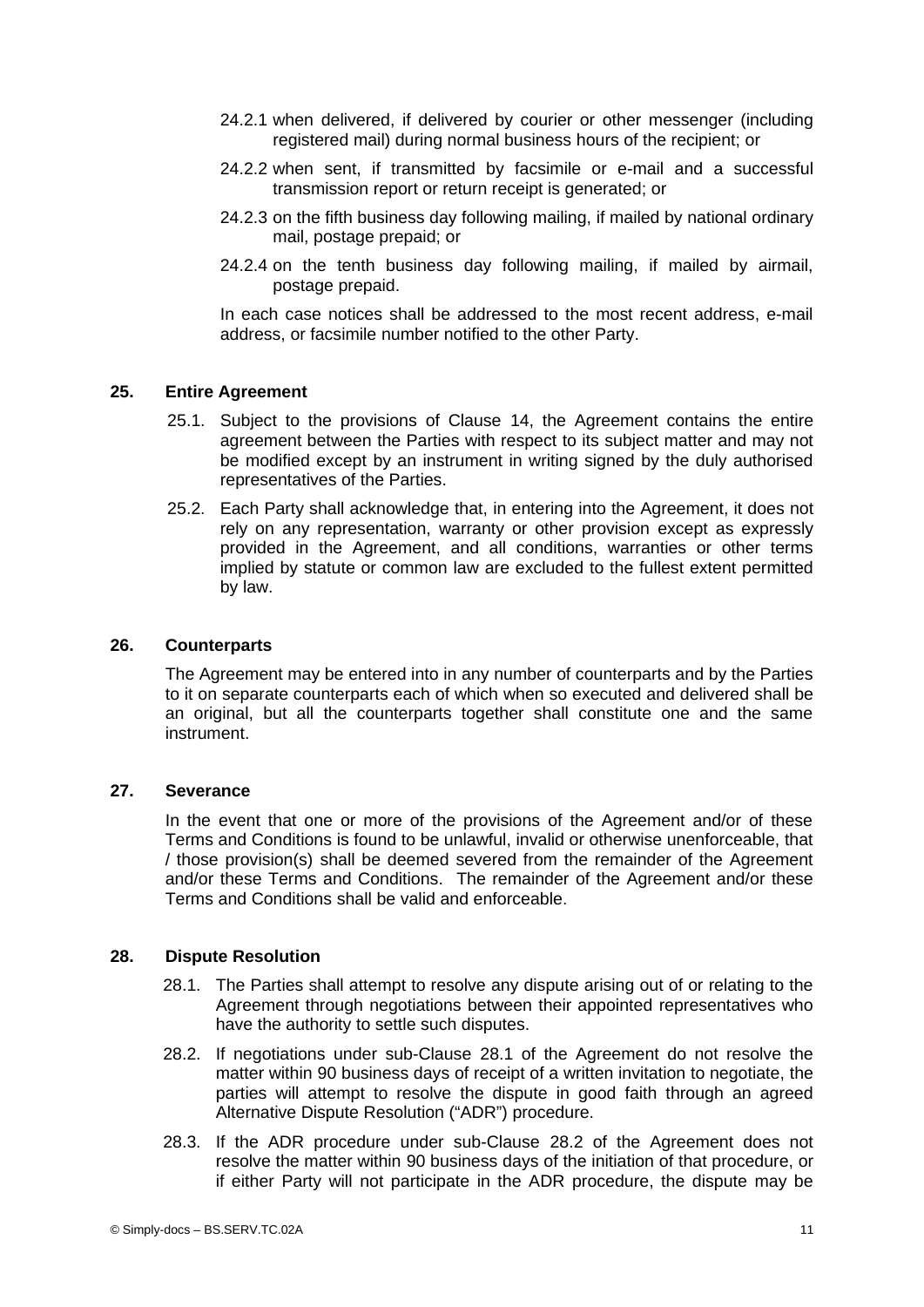referred to arbitration by either Party.

- 28.4. The seat of the arbitration under sub-Clause [28.3](#page-10-3) of the Agreement shall be England and Wales. The arbitration shall be governed by the Arbitration Act 1996 and Rules for Arbitration as agreed between the Parties. In the event that the Parties are unable to agree on the arbitrator(s) or the Rules for Arbitration, either Party may, upon giving written notice to the other Party, apply to the President or Deputy President for the time being of the Chartered Institute of Arbitrators for the appointment of an arbitrator or arbitrators and for any decision on rules that may be required.
- 28.5. Nothing in Clause [28](#page-10-2) of the Agreement shall prohibit either Party or its affiliates from applying to a court for interim injunctive relief.
- 28.6. The decision and outcome of the final method of dispute resolution under Clause [28](#page-10-2) of the Agreement shall not be final and binding on both Parties.

#### **29. Law and Jurisdiction**

- 29.1. The Agreement and these Terms and Conditions (including any noncontractual matters and obligations arising therefrom or associated therewith) shall be governed by, and construed in accordance with, the laws of England and Wales.
- 29.2. Subject to the provisions of Clause [28](#page-10-2) of the Agreement, any dispute, controversy, proceedings or claim between the Parties relating to the Agreement or these Terms and Conditions (including any non-contractual matters and obligations arising therefrom or associated therewith) shall fall within the jurisdiction of the courts of England and Wales.